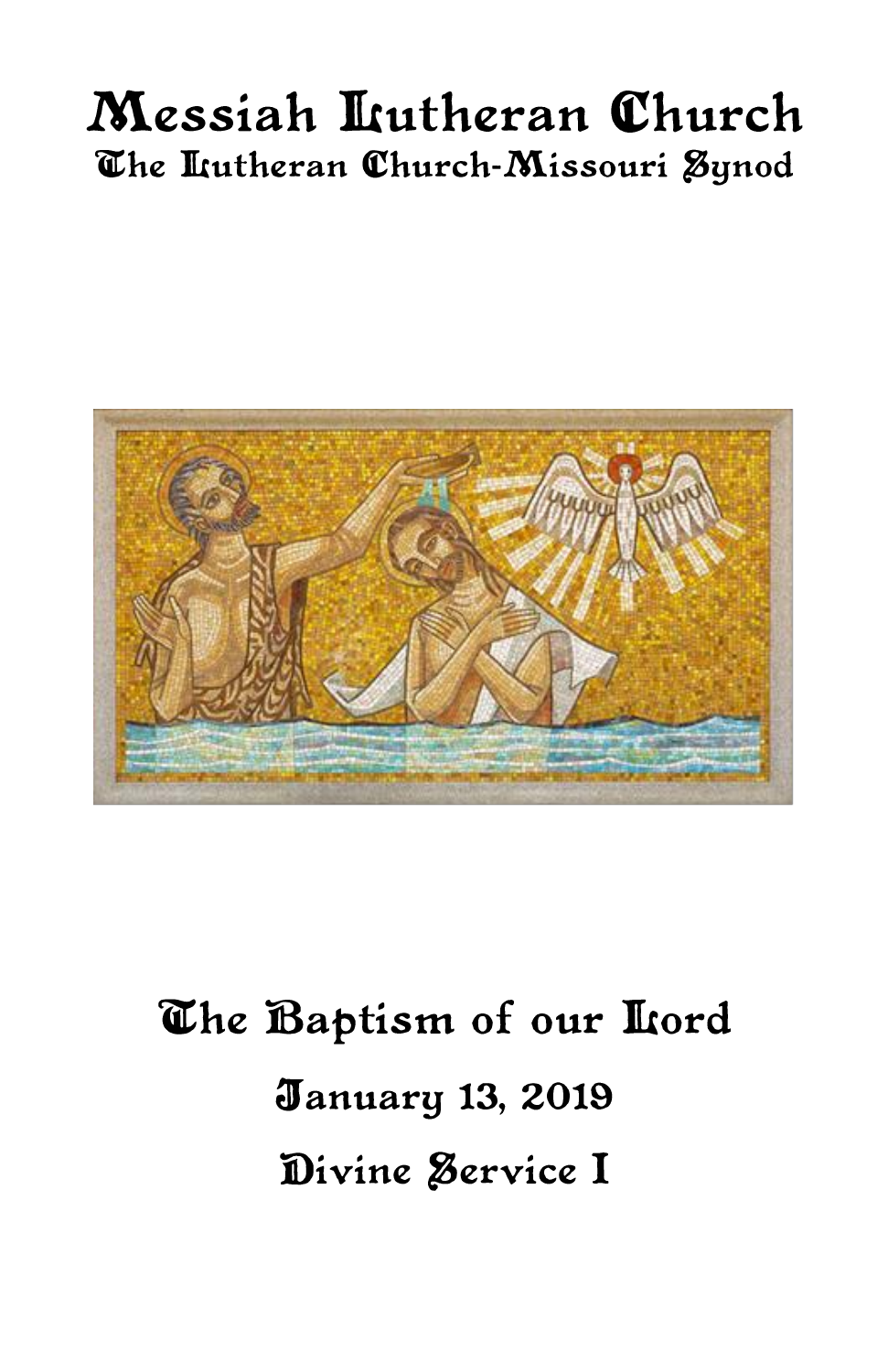# **Messiah Lutheran Church**

Rev. James A. Roemke, Pastor 2026 22nd Ave. Kenosha, WI 53140 Church Office: 262-551-8182 Pastor's Cell: 262-455-0255 Website: www.messiahkenosha.org Church Email: secretary@messiahkenosha.org Pastor's Email: [pastorroemke@yahoo.com](mailto:pastorroemke@yahoo.com) Mobile Directory: [https://mobiledirectory.lifetouch.com/393717/messiah](https://mobiledirectory.lifetouch.com/393717/messiah-lutheran-church)[lutheran-church](https://mobiledirectory.lifetouch.com/393717/messiah-lutheran-church) Access Code:

**VISITORS WELCOME!** A special welcome to any visitors and guests who are with us today. Please introduce yourself to the pastor after the service, and we pray that the hearing and receiving of the Word of God in our midst will be filled with joy and thanksgiving!

**ATTENDANCE REGISTER:** During the offering we ask that you sign the attendance register located at the center aisle of each pew. **Please hand the filled in sheet to the usher as you exit at the end of the service. Let the usher know if you don't have a pad in your pew.**

**HOLY COMMUNION** is celebrated every Sunday and on Feast Days. Visiting communicant members of the Lutheran Church—Missouri Synod are invited to commune today. All other visitors are asked to speak with the pastor before coming to the altar. If there is time before the service, introduce yourself to the pastor or an elder. Other visitors are invited to use this time for prayer. If you desire information about attending communion, you are encouraged to visit with the pastor after the service today.

**PRAYERS OF PREPARATION** may be found in the opening cover of the hymnals in each pew. Take some time before the service begins in quiet preparation and prayer.

#### **+SERVING TODAY+**

**Officiant: Pr. Roemke Preacher: Bishop Vsevolod Lytkin Elder:** Mark Bernhardt **Greeter:** Donna Boyd **Ushers:** Mark Mielke, Scott Tobalsky, & Matthew Grenyo **Altar Guild:** Diana Dissen & Marilyn Dissen **Adult Choir Director:** Monica Scholz **Youth Choir Director:** Christa Hegland **Organist:** Evone Hagerman **Brass:** Bob Trapp & Sarah Billings **Altar Flowers:** Today's altar flowers are provided by Paul & Mary Rusch in honor of their wedding anniversary.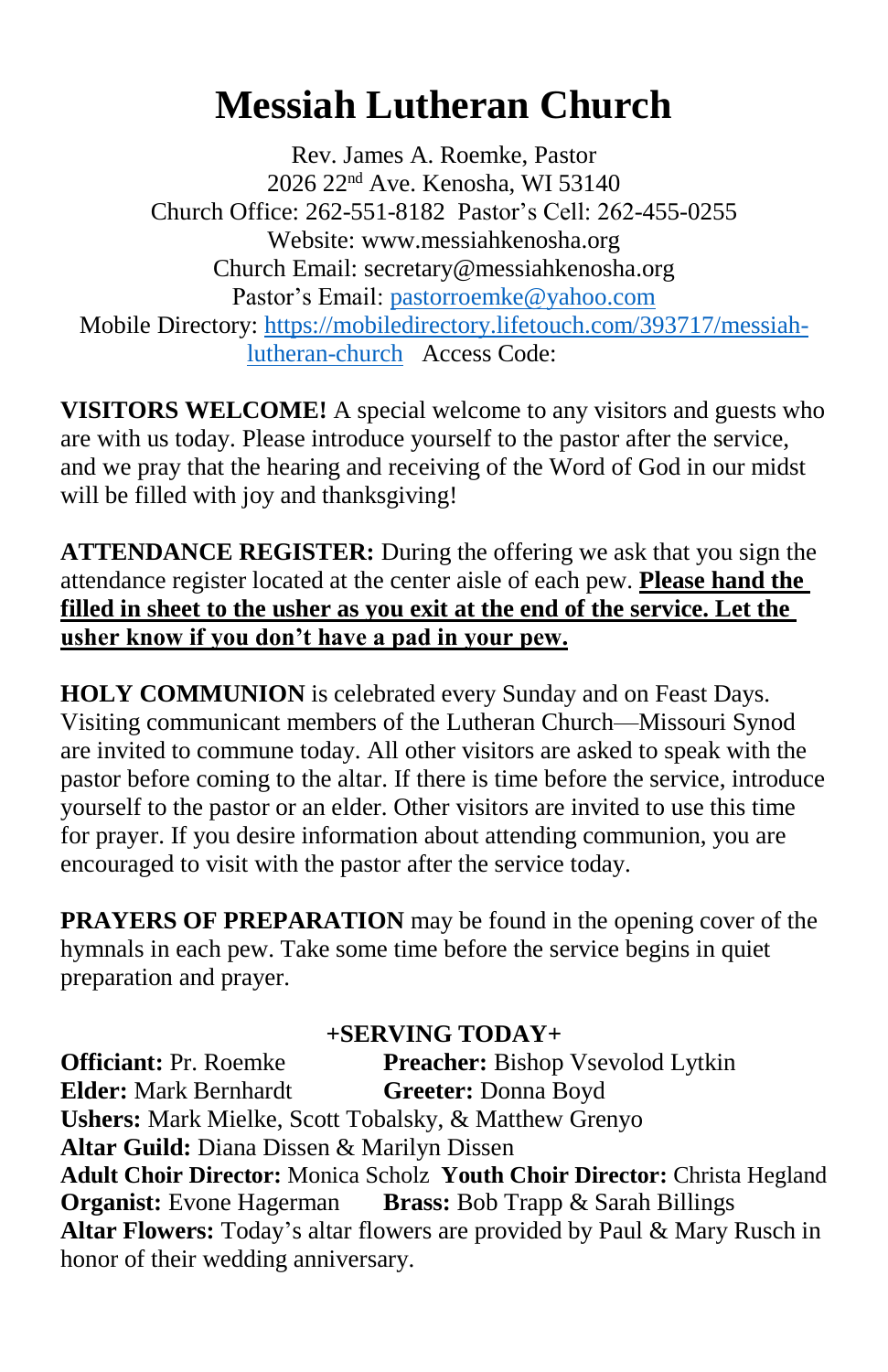#### *Rise-Face Processional Cross*

## **+BLESSING OF GOSPEL BOOK+**

#### **and**

### **+PROCESSIONAL TORCHES+**

*The sign of the cross may be made by all in remembrance of their Baptism.*

**P** In the name of the Father and of the  $\pm$  Son and of the Holy Spirit.<br>**C** Amen. Amen.

P Dearly beloved, the Lord God by His Holy Spirit has caused all Scripture to be "written for our instruction, that through the encouragement of the Scriptures we might have hope." Such learning takes place when we hear "the word, hold it fast in an honest and good heart, and bear fruit with patience."

We also have this great promise from the Psalms: Thy word is a lamp unto my feet, and a light unto my path. (Psalm 119:105)

It is fitting that this Book of the Gospels and these processional torches be sanctified by the Word of God and prayer for use in the services of our Lord.

- **P** Our help is in the name of the Lord,<br>**C** who made heaven and earth.
- **C** who made heaven and earth.<br> **P** The Lord be with you.
- $\mathbf{P}$  The Lord be with you.<br> **G** And also with you.
- C **And also with you.**
- $\mathbf{P}$  Let us pray.

O God, You have given us Your holy Word to be a lamp to our feet and a light to our path. We implore You to bless this Book of the Gospels and these processional torches. Enlighten the hearts and minds of those who read from it, and open the ears of all who hear the Gospel proclaimed from it, that by Your Spirit they may earnestly hold fast to Him who is the way, the truth, and the life, even Jesus Christ, our Lord, who lives and reigns with You and the Holy Spirit, one God, now and forever.

- **C** Amen.<br> **P** The Lo
- The Lord Almighty, the Father, the  $\pm$  Son, and the Holy Spirit, bless this Book of the Gospels and these processional torches for use in His holy Church.
- C **Amen.**

### *I Bind unto Myself Today LSB 604*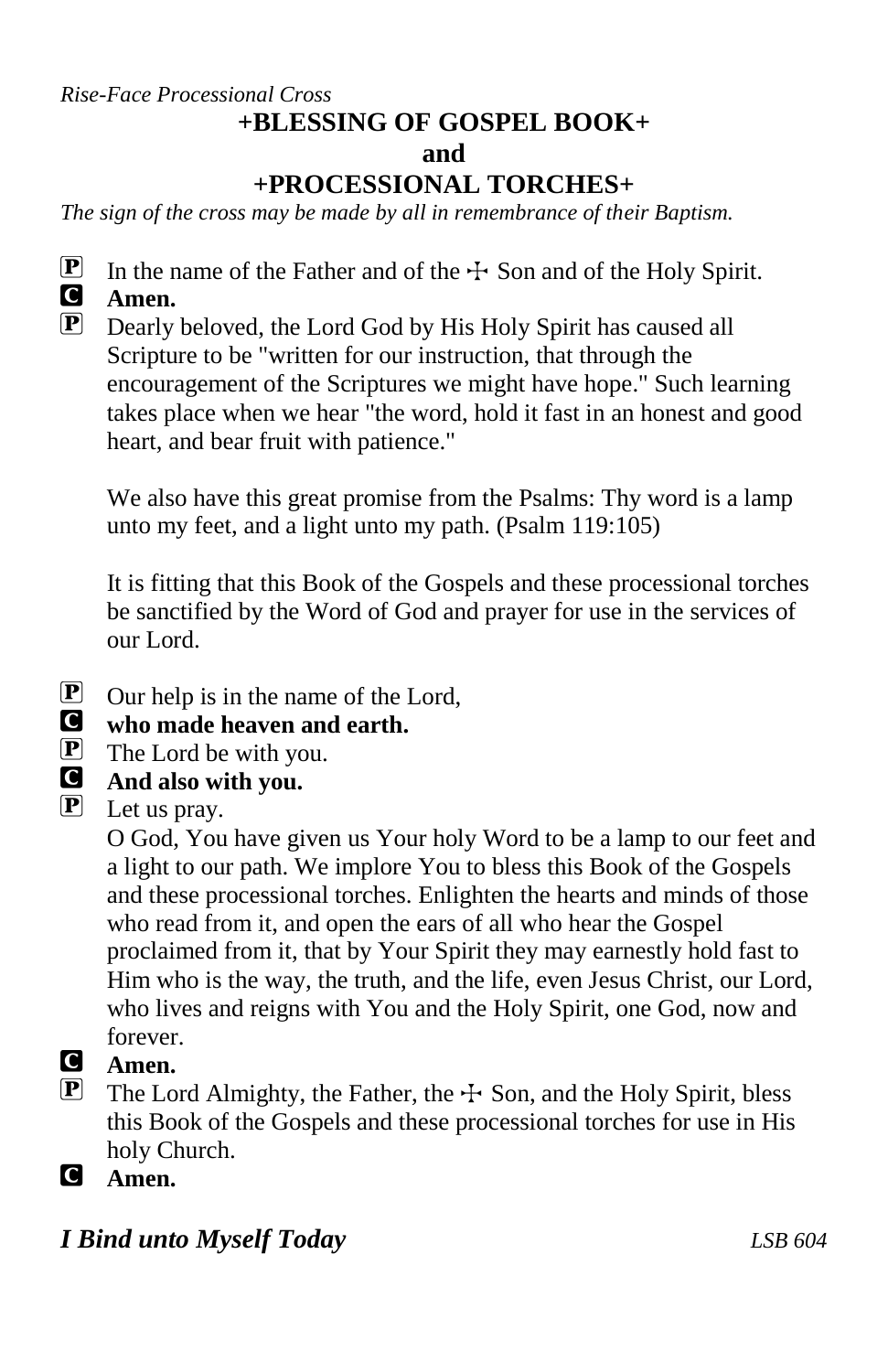#### **+CONFESSION AND ABSOLUTION+ Confession and Absolution** *p151*

#### **+SERVICE OF THE WORD+**





Behold the Lord, the rul- | er, has come,\* and the kingdom and the power and the glory are | in his hand. I have found David, my | servant;\* with my holy oil I have a- | nointed him. **I will sing of the steadfast love of the LORD, for- | ever;\* with my mouth I will make known your faithfulness to all gener- | ations.** He shall cry to me, "You are my | Father,\* my God, and the Rock of my sal- | vation." **And I will make him the | firstborn,\* the highest of the kings | of the earth.** My steadfast love I will keep for him for- | ever,\* and my covenant will stand | firm for him. **Glory be to the Father and** | **to the Son**\*

 **and to the Holy** | **Spirit; as it was in the be-** | **ginning,**\*  **is now, and will be forever.** | **Amen.**

Behold the Lord, the rul- | er, has come,\* and the kingdom and the power and the glory are | in his hand. I have found David, my | servant;\* with my holy oil I have a- | nointed him.

# **Kyrie** *p152* **Gloria in Excelsis** *p154*

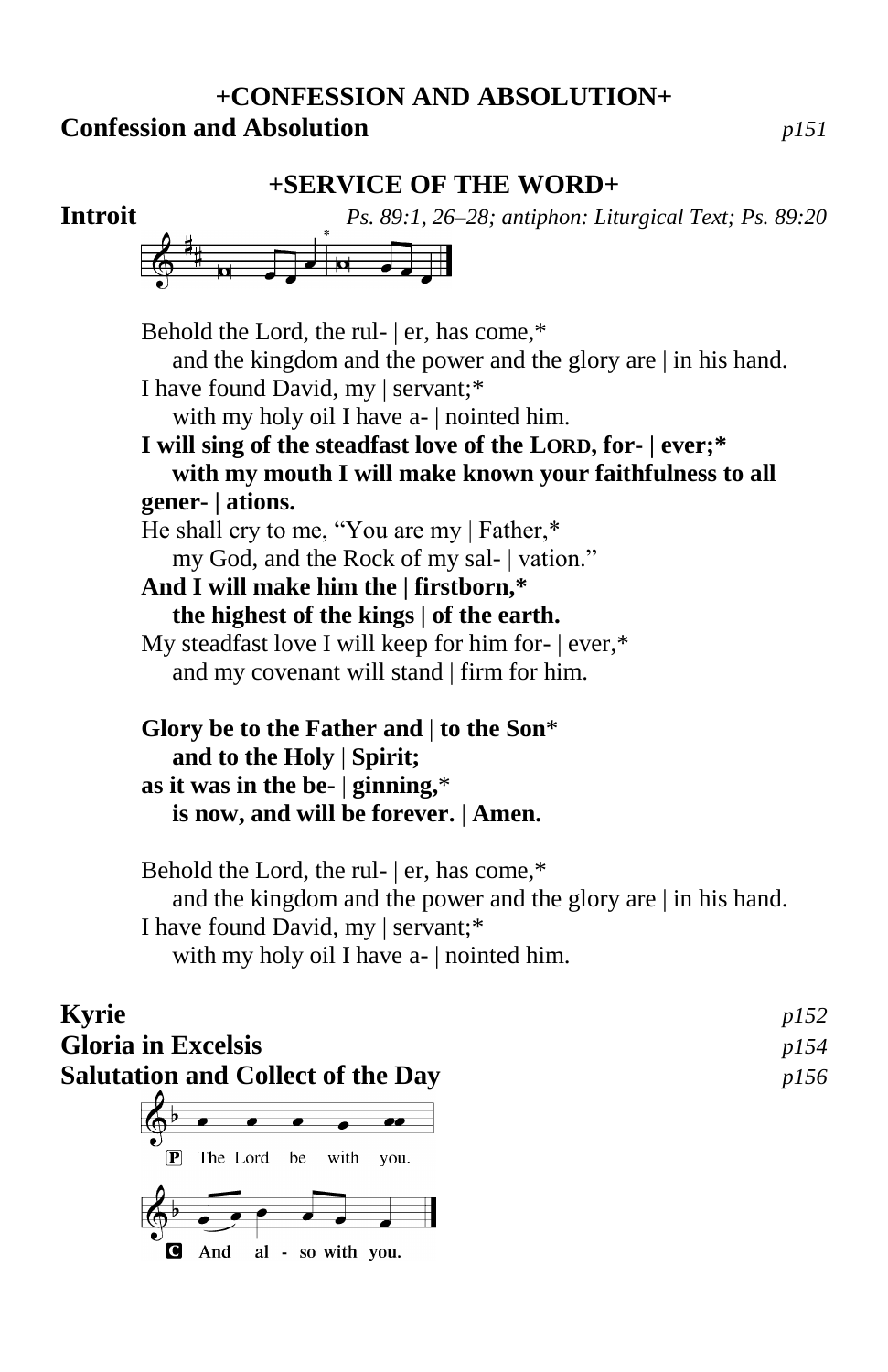### P Let us pray.

Father in heaven, at the Baptism of Jesus in the Jordan River You proclaimed Him Your beloved Son and anointed Him with the Holy Spirit. Make all who are baptized in His name faithful in their calling as Your children and inheritors with Him of everlasting life; through the same Jesus Christ, our Lord, who lives and reigns with You and the Holy Spirit, one God, now and forever.

$$
\begin{array}{c}\n\bigcirc^{\flat} \\
\bullet \\
\bullet \\
\bullet\n\end{array}
$$

*Sit*

#### **Old Testament Reading** *Joshua 3:1–3, 7–8, 13–17*

<sup>1</sup>Then Joshua rose early in the morning and they set out from Shittim. And they came to the Jordan, he and all the people of Israel, and lodged there before they passed over.  ${}^{2}$ At the end of three days the officers went through the camp <sup>3</sup> and commanded the people, "As soon as you see the ark of the covenant of the LORD your God being carried by the Levitical priests, then you shall set out from your place and follow it." . . .

<sup>7</sup>The LORD said to Joshua, "Today I will begin to exalt you in the sight of all Israel, that they may know that, as I was with Moses, so I will be with you. <sup>8</sup>And as for you, command the priests who bear the ark of the covenant, 'When you come to the brink of the waters of the Jordan, you shall stand still in the Jordan.'" . . .

<sup>13"</sup>And when the soles of the feet of the priests bearing the ark of the LORD, the Lord of all the earth, shall rest in the waters of the Jordan, the waters of the Jordan shall be cut off from flowing, and the waters coming down from above shall stand in one heap."

<sup>14</sup>So when the people set out from their tents to pass over the Jordan with the priests bearing the ark of the covenant before the people, <sup>15</sup> and as soon as those bearing the ark had come as far as the Jordan, and the feet of the priests bearing the ark were dipped in the brink of the water (now the Jordan overflows all its banks throughout the time of harvest), <sup>16</sup>the waters coming down from above stood and rose up in a heap very far away, at Adam, the city that is beside Zarethan, and those flowing down toward the Sea of the Arabah, the Salt Sea, were completely cut off. And the people passed over opposite Jericho. <sup>17</sup>Now the priests bearing the ark of the covenant of the LORD stood firmly on dry ground in the midst of the Jordan, and all Israel was passing over on dry ground until all the nation finished passing over the Jordan.

 $[A]$  This is the Word of the Lord.

C **Thanks be to God.**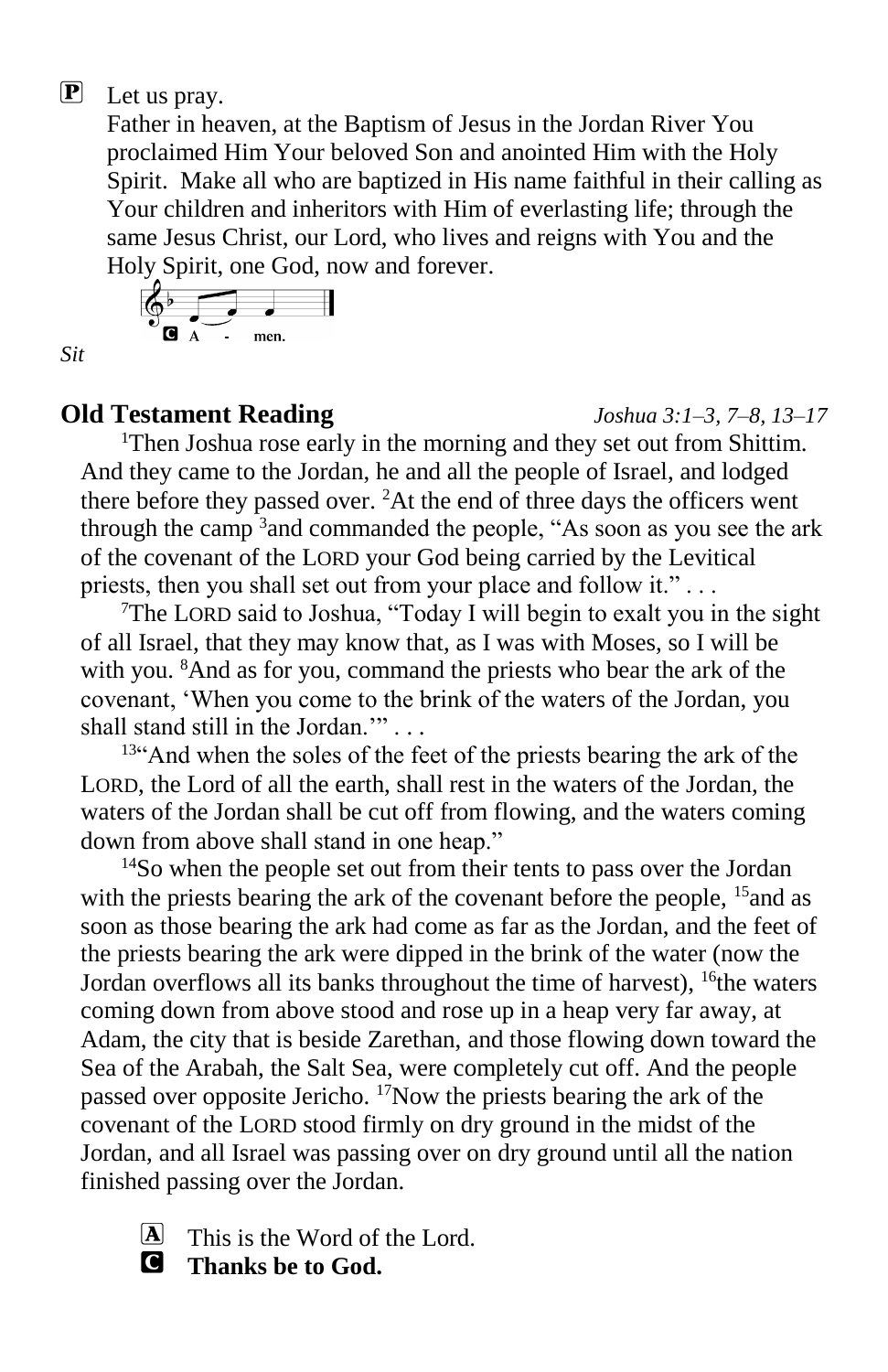*Sing your psalms to Christ, the only begotten Son of God, sing your psalms to the Redeemer.*

*A small Child lies in the manger. All the blessed angels serve Him and sing to Him.*

*Sing your psalms to Christ, the only begotten Son of God, sing your psalms to the Redeemer.*

**Epistle** *1 Corinthians 1:26–31*

<sup>26</sup>For consider your calling, brothers: not many of you were wise according to worldly standards, not many were powerful, not many were of noble birth. <sup>27</sup>But God chose what is foolish in the world to shame the wise; God chose what is weak in the world to shame the strong;  $^{28}$ God chose what is low and despised in the world, even things that are not, to bring to nothing things that are,  $^{29}$ so that no human being might boast in the presence of God. <sup>30</sup>He is the source of your life in Christ Jesus, whom God made our wisdom and our righteousness and sanctification and redemption. <sup>31</sup>Therefore, as it is written, "Let the one who boasts, boast in the Lord."

 $[A]$  This is the Word of the Lord. C **Thanks be to God.**

*Stand-Face the Gospel Procession*



<sup>13</sup>Then Jesus came from Galilee to the Jordan to John, to be baptized by him. <sup>14</sup>John would have prevented him, saying, "I need to be baptized by you, and do you come to me?" 15But Jesus answered him, "Let it be so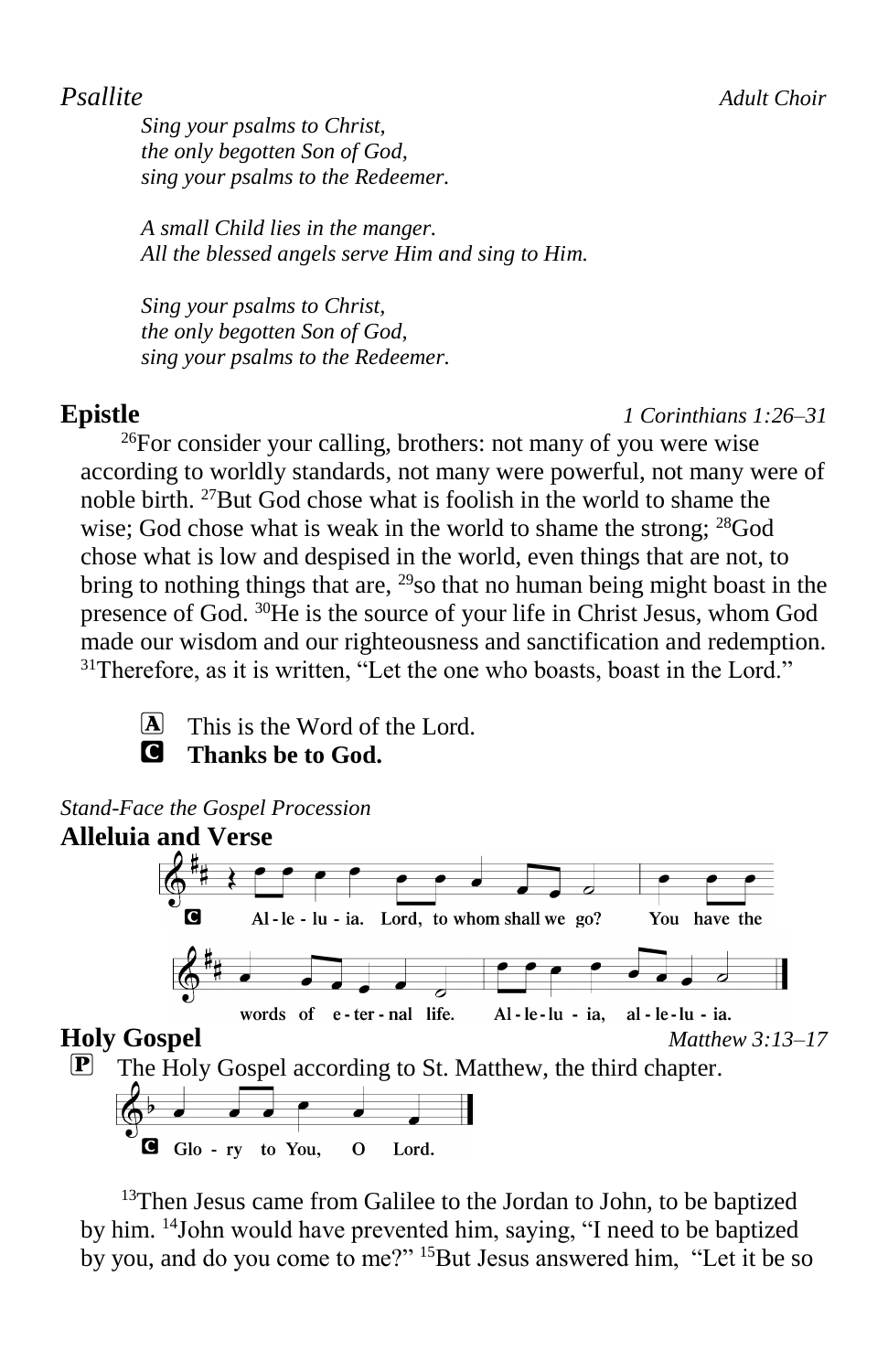now, for thus it is fitting for us to fulfill all righteousness." Then he consented. <sup>16</sup>And when Jesus was baptized, immediately he went up from the water, and behold, the heavens were opened to him, and he saw the Spirit of God descending like a dove and coming to rest on him; <sup>17</sup> and behold, a voice from heaven said, "This is my beloved Son, with whom I am well pleased."



*To Jordan Came the Christ, Our Lord LSB 407*

| <b>Sermon</b>                 |                            |             |
|-------------------------------|----------------------------|-------------|
| <b>Prayer of the Church</b>   |                            |             |
| Sit                           |                            |             |
| <b>Offering</b>               | The Only Son From Heaven   | Adult Choir |
| Stand                         |                            |             |
| <b>Offertory</b>              |                            | <i>p159</i> |
|                               | +SERVICE OF THE SACRAMENT+ |             |
| <b>Preface</b>                |                            | <i>p160</i> |
| <b>Sanctus</b>                |                            | p161        |
| <b>Prayer of Thanksgiving</b> |                            |             |
| <b>Lord's Prayer</b>          |                            | p162        |
| The Words of Our Lord         |                            |             |
| <b>Pax Domini</b>             |                            | p163        |
| <b>Agnus Dei</b>              |                            |             |
| Sit                           |                            |             |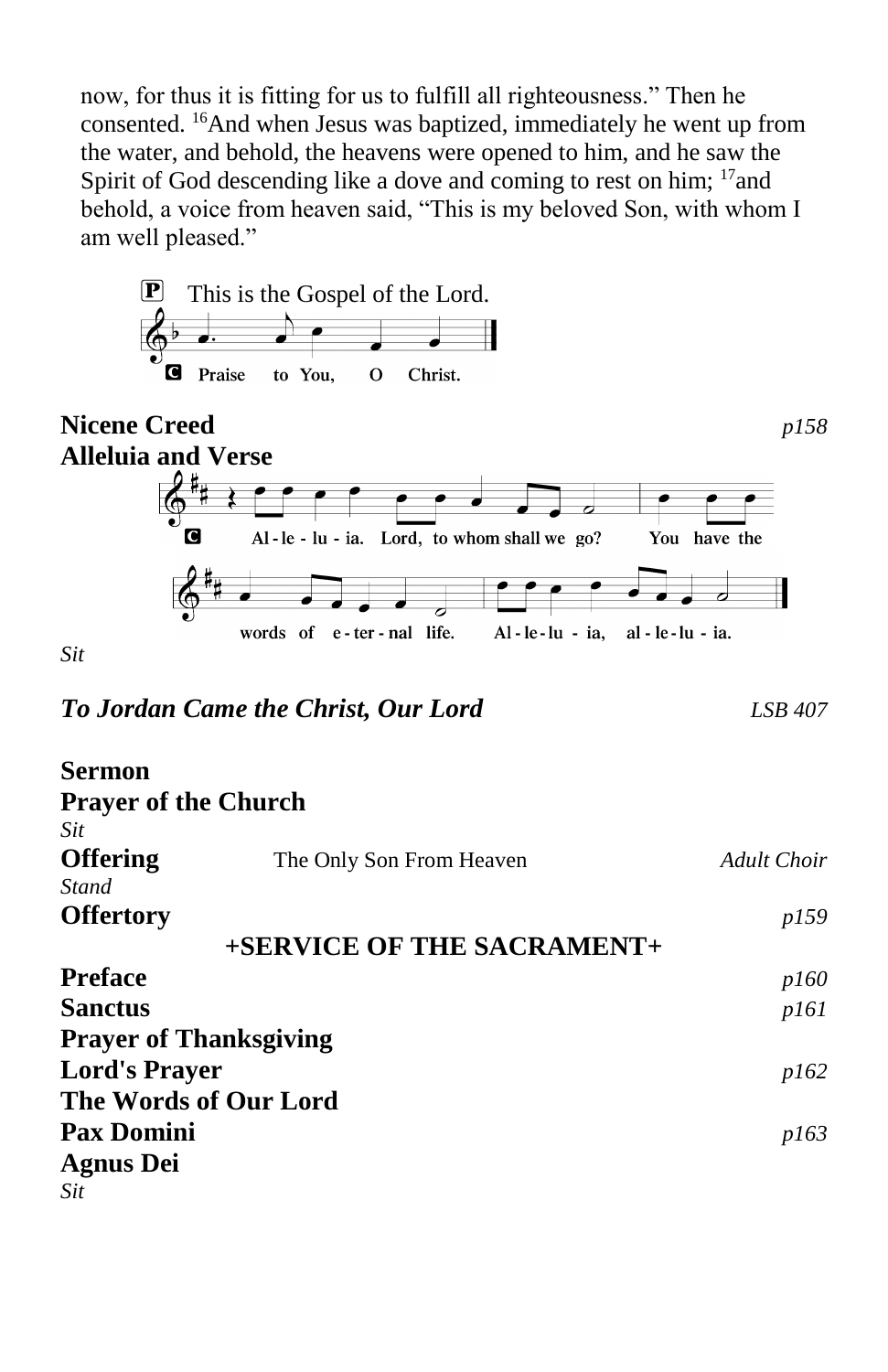#### **Distribution**

| <b>Orientis Partibus</b>                 | Youth Choir    |
|------------------------------------------|----------------|
| <b>Thy Strong Word</b>                   | LSB 578        |
| To Jordan's River Came Our Lord          | $LSB$ 405      |
| <b>Baptized into Your Name Most Holy</b> | <b>LSB 590</b> |
| <b>Jesus, Once with Sinners Numbered</b> | LSB 404        |
| <b>Stand</b>                             |                |
| <b>Nunc Dimittis</b>                     | <i>p165</i>    |
| <b>Post-Communion Collect</b>            | p166           |
| <b>Benediction</b>                       |                |

*Face Procession All Who Believe and Are Baptized LSB 601*

#### **+PRAYER LIST+**

- Those who serve in our armed forces: Austin Nehls, Michael Shafer, Rev. Lynn Christensen, Kevin Boyd, Rianon Padro, Sean Gleason, and for veterans.
- Shut-ins: Lillian Sciortino, Richard Cleereman, and George Metallo.
- For all those suffering from illnesses or other trials, including: Karin Zuehls (Jeff's aunt), Lorraine Swift, Elaine Roloff (Evone Hagerman's mother), Angela Wilz (sister of Monica Scholz), Katy Billings, Carol Hernandez, Rhoda (friend of Anita Brothers), Billy Weathersby, Kathy Judson (recovering from surgery), Helga Schriner (mother of Monica Scholz), Henry Grenyo, David Scholz (Ted's brother), Alberta Helmke, Vern and Judy Stern (uncle and aunt of Sarah Billings), Debbie Snodgrass, Betsy Schmeiser, and Matthew Orr (grandson-in-law of Betty Boness).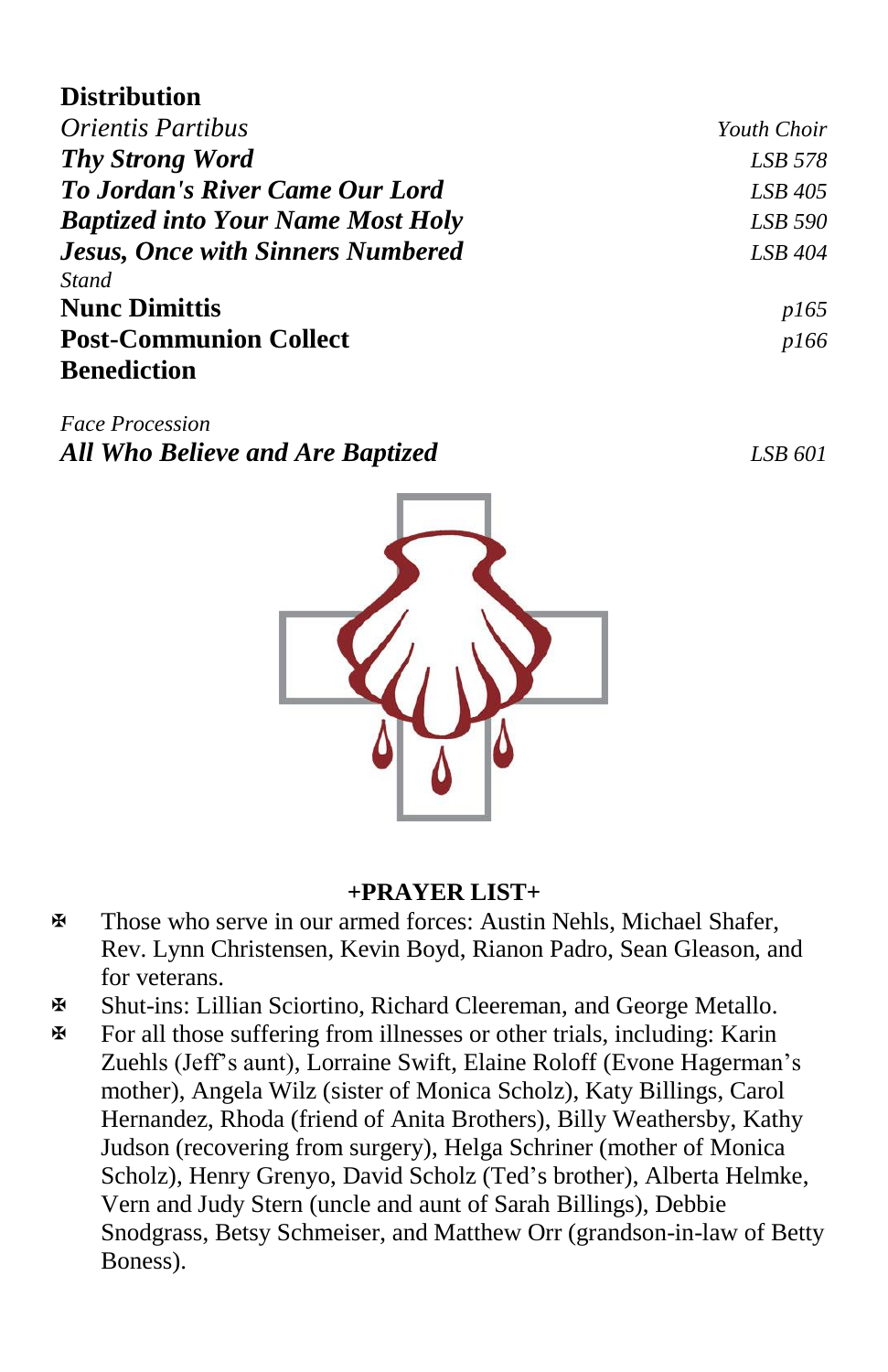#### **+ANNOUNCEMENTS FOR THE WEEK OF JANUARY 13, 2019+**

- **E DOOR OFFERING:** Today we will be collecting a door offering to support the Siberian Lutheran Mission Society.
- **PLEASE JOIN US** after the service as we enjoy a potluck meal and a presentation by Bishop Lytkin. This afternoon come back at 3:30 for a special Vespers service. Refreshments will follow.
- **MOBILE DIRECTORY:** Our mobile church directory is now available. It is conveniently accessible from your computer or phone. Simply go to [https://mobiledirectory.lifetouch.com/393717/messiah](https://mobiledirectory.lifetouch.com/393717/messiah-lutheran-church)[lutheran-church](https://mobiledirectory.lifetouch.com/393717/messiah-lutheran-church) using the browser on your phone or computer and when prompted, enter the access code Simply click on a family to see the contact information you need. If you are on your phone, you can tap on a phone number and it will dial the number for you. Email addresses are similarly hyper-linked. You can also download a pdf of the directory from the mobile site to save to your computer if you like for offline viewing. Lesa is able to update this directory as the need arises, so if any of your information changes, please let her know so we can be continuously up-to-date.
- **MEETINGS:** The Parish Planning Committee will meet this Thursday, January 17<sup>th</sup> at 6:00 pm and the Spiritual Life Council will meet the same evening at 6:45 pm.
- **LUTHERAN CONFESSIONS STUDY** will meet this Saturday, January 19<sup>th</sup>. We will begin with Matins at 9:30 am.
- **HIGHER THINGS RETREAT:** The annual retreat at Trinity Sheboygan will take place Feb.  $15<sup>th</sup> - 17<sup>th</sup>$ . If your child would like to attend, please see Greg Grenyo for more information.

#### **+CONTRIBUTIONS+**

| Budgeted Lord's Work Needed Weekly: | \$4,330  |
|-------------------------------------|----------|
| Lord's Work Received 12/30-1/5:     | 3.201    |
| Difference Received vs. Needed:     | $-1.129$ |
| Lord's Work Received 1/6-1/12:      | 4.428    |
| Difference Received vs. Needed:     | $+98$    |
| Difference Received vs. Needed YTD: | $-1.031$ |
|                                     |          |

**ATTENDANCE** 1/6: 132 Communed: 128

#### **+ORGAN FUND UPDATE+**

| Amount Paid:        | $-30,000$ |
|---------------------|-----------|
| Donations Received: | $+19,090$ |
| Balance:            | $-10.910$ |